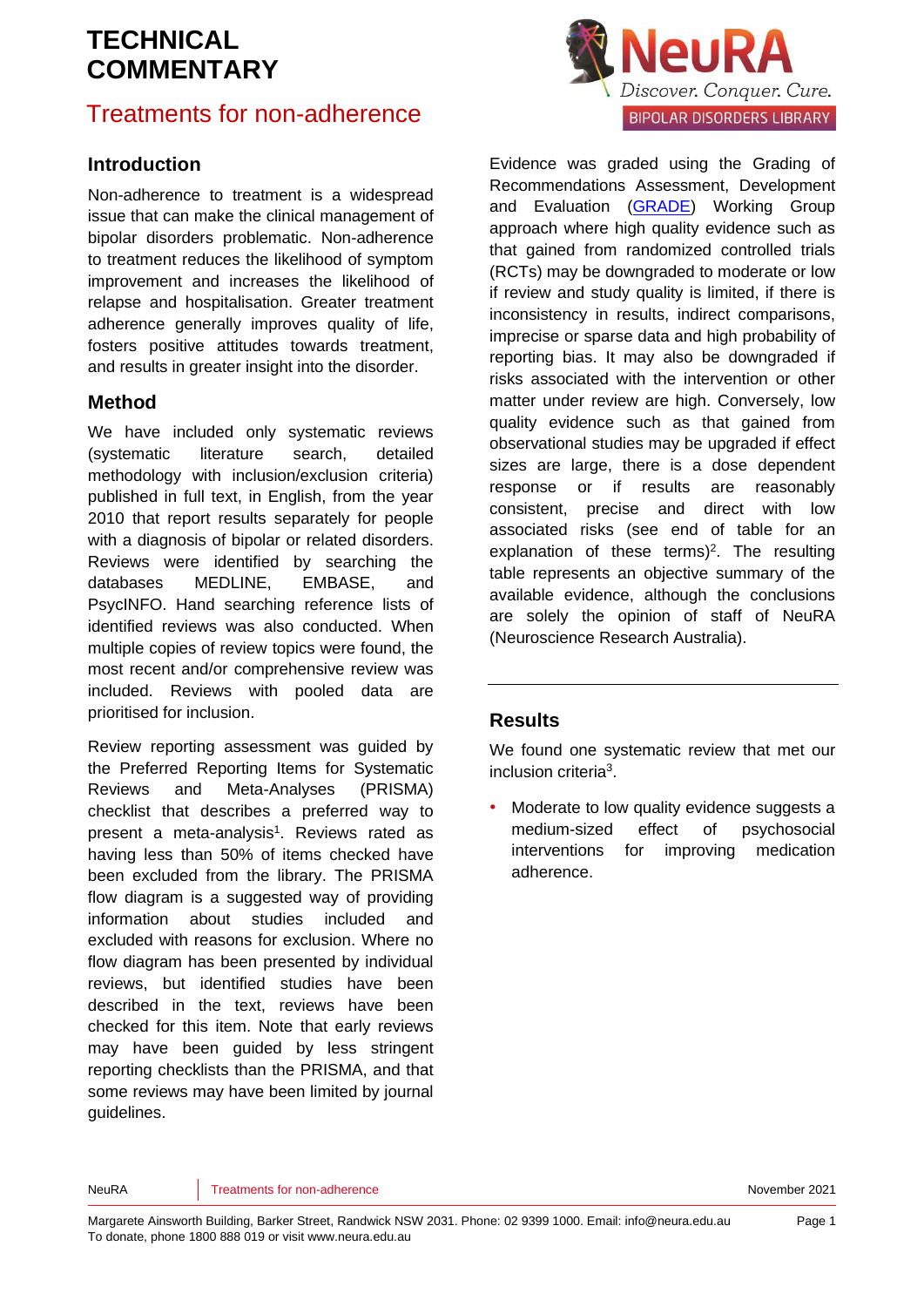## Treatments for non-adherence

*MacDonald L, Chapman S, Syrett M, Bowskill R, Horne R* 



| Improving medication adherence in bipolar disorder: A systematic review<br>and meta-analysis of 30 years of intervention trials                                                                                                                                                                                                                                                              |                                                                                                                                                                                           |                                                                                                                                                                                                                                     |
|----------------------------------------------------------------------------------------------------------------------------------------------------------------------------------------------------------------------------------------------------------------------------------------------------------------------------------------------------------------------------------------------|-------------------------------------------------------------------------------------------------------------------------------------------------------------------------------------------|-------------------------------------------------------------------------------------------------------------------------------------------------------------------------------------------------------------------------------------|
|                                                                                                                                                                                                                                                                                                                                                                                              |                                                                                                                                                                                           | Journal of Affective Disorders 2016; 194: 202-21                                                                                                                                                                                    |
| View review abstract online                                                                                                                                                                                                                                                                                                                                                                  |                                                                                                                                                                                           |                                                                                                                                                                                                                                     |
| Comparison                                                                                                                                                                                                                                                                                                                                                                                   |                                                                                                                                                                                           | Psychosocial interventions for medication adherence (educational, cognitive<br>behavioural, family therapy, communication skills training, psychotherapy)<br>vs. controls (treatment as usual, with or without additional content). |
| <b>Summary of</b><br>evidence                                                                                                                                                                                                                                                                                                                                                                | Moderate to low quality evidence (large sample, inconsistent, imprecise,<br>indirect) suggests a medium-sized effect of psychosocial interventions for<br>improving medication adherence. |                                                                                                                                                                                                                                     |
| <b>Treatment adherence</b>                                                                                                                                                                                                                                                                                                                                                                   |                                                                                                                                                                                           |                                                                                                                                                                                                                                     |
| A significant, medium-sized effect of increased treatment adherence with various psychosocial<br>interventions vs. various controls;                                                                                                                                                                                                                                                         |                                                                                                                                                                                           |                                                                                                                                                                                                                                     |
| 18 studies, N = 1,749, OR = 2.27, 95%CI 1.45 to 3.56, $p < 0.001$ , $I^2 = 54\%$ , $p = 0.003$                                                                                                                                                                                                                                                                                               |                                                                                                                                                                                           |                                                                                                                                                                                                                                     |
| Moderator analyses showed that studies with increased intervention contact time (in hours), and<br>those that supplemented control conditions had smaller effect sizes. Effect sizes were higher in<br>studies measuring adherence with composite measures than in studies measuring adherence in<br>serum, and studies using self-report measures of adherence had the lowest effect sizes. |                                                                                                                                                                                           |                                                                                                                                                                                                                                     |
| There were no changes to the effect size according to other control characteristics, intervention<br>focus, content, delivery, setting, tailoring, fidelity, primary outcome, target medication, baseline<br>illness state, publication year, follow-up time, study size, study quality, or retention rates.                                                                                 |                                                                                                                                                                                           |                                                                                                                                                                                                                                     |
| Authors report no evidence of publication bias.                                                                                                                                                                                                                                                                                                                                              |                                                                                                                                                                                           |                                                                                                                                                                                                                                     |
| Consistency in results <sup>#</sup>                                                                                                                                                                                                                                                                                                                                                          |                                                                                                                                                                                           | Inconsistent                                                                                                                                                                                                                        |
| <b>Precision in results</b> §                                                                                                                                                                                                                                                                                                                                                                |                                                                                                                                                                                           | Imprecise                                                                                                                                                                                                                           |
| Directness of results                                                                                                                                                                                                                                                                                                                                                                        |                                                                                                                                                                                           | Indirect (mixed intervention and control conditions)                                                                                                                                                                                |

## Explanation of acronyms

 $CI =$  Confidence Interval,  $I^2 =$  the percentage of the variability in effect estimates that is due to heterogeneity rather than sampling error (chance),  $N =$  number of participants,  $OR =$  odds ratio,  $p =$ statistical probability of obtaining that result (*p* < 0.05 generally regarded as significant)

NeuRA **Treatments for non-adherence** November 2021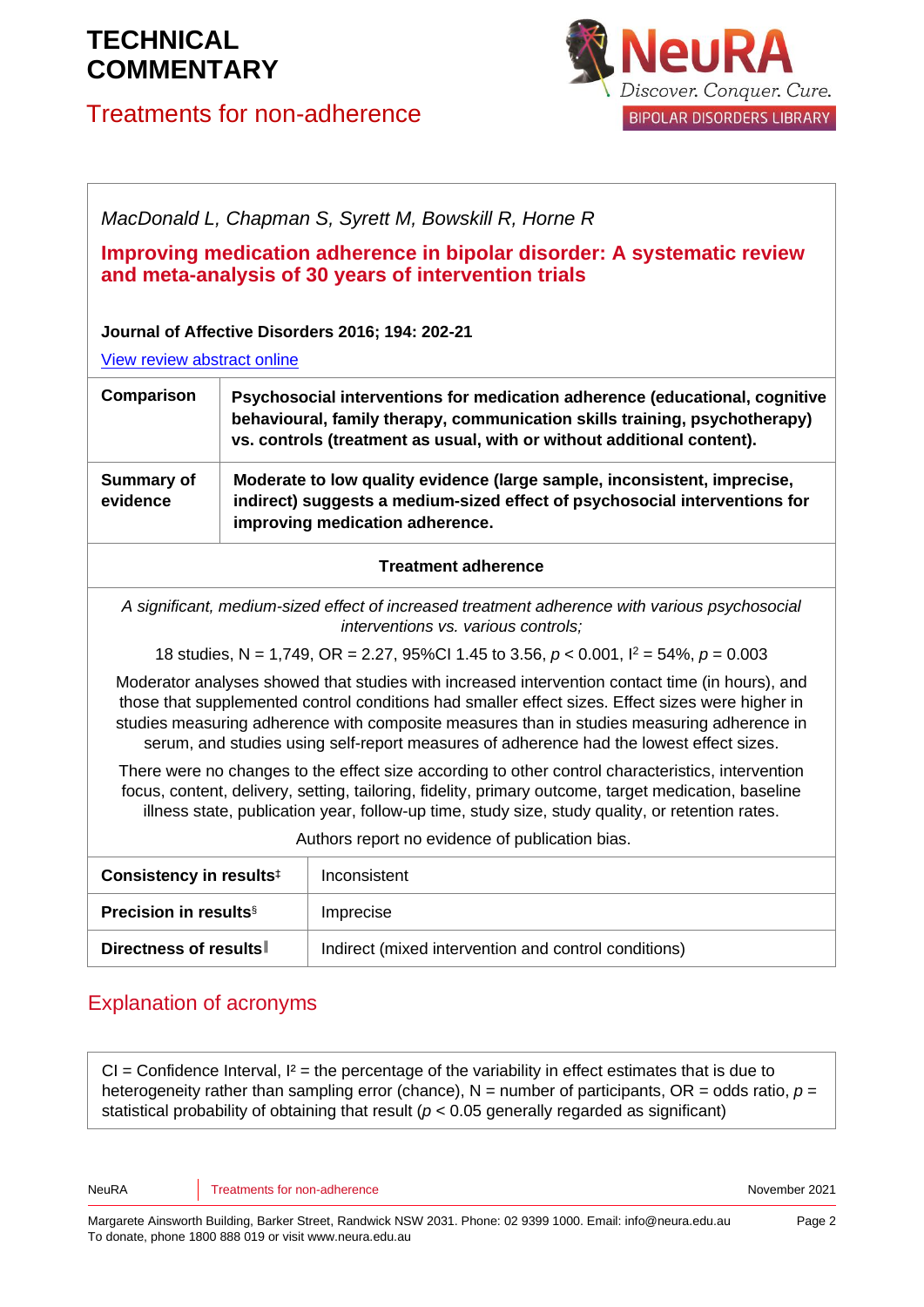## Treatments for non-adherence

#### Explanation of technical terms

Bias has the potential to affect reviews of both RCT and observational studies. Forms of bias include; reporting bias – selective reporting of results; publication bias - trials that are not formally published tend to show less effect than published trials, further if there are statistically significant differences between groups in a trial, these trial results tend to get published before those of trials without significant differences; language bias – only including English language reports; funding bias - source of funding for the primary research with selective reporting of results within primary studies; outcome variable selection bias; database bias including reports from some databases and not others; citation bias - preferential citation of authors. Trials can also be subject to bias when evaluators are not blind to treatment condition and selection bias of participants if trial samples are sma[ll](#page-4-3)<sup>4</sup>.

† Different effect measures are reported by different reviews.

Prevalence refers to how many existing cases there are at a particular point in time. Incidence refers to how many new cases there are per population in a specified time period. Incidence is usually reported as the number of new cases per 100,000 people per year. Alternatively some studies present the number of new cases that have accumulated over several years against a person-years denominator. This denominator is the sum of individual units of time that the persons in the population are at risk of becoming a case. It takes into account the size of the underlying population sample and its age structure over the duration of observation.

Reliability and validity refers to how accurate the instrument is. Sensitivity is the proportion of actual positives that are correctly identified (100% sensitivity = correct identification of all



actual positives) and specificity is the proportion of negatives that are correctly identified  $(100\%$  specificity = not identifying anyone as positive if they are truly not).

Weighted mean difference scores refer to mean differences between treatment and comparison groups after treatment (or occasionally pre to post treatment) and in a randomized trial there is an assumption that both groups are comparable on this measure prior to treatment. Standardised mean differences are divided by the pooled standard deviation (or the standard deviation of one group when groups are homogenous) that allows results from different scales to be combined and compared. Each study's mean difference is then given a weighting depending on the size of the sample and the variability in the data. Less than 0.4 represents a small effect, around 0.5 a medium effect, and over 0.8 represents a large effect<sup>[4](#page-4-3)</sup>.

Odds ratio (OR) or relative risk (RR) refers to the probability of a reduction  $( $1$ )$  or an increase (> 1) in a particular outcome in a treatment group, or a group exposed to a risk factor, relative to the comparison group. For example, a RR of 0.75 translates to a reduction in risk of an outcome of 25% relative to those not receiving the treatment or not exposed to the risk factor. Conversely, a RR of 1.25 translates to an increased risk of 25% relative to those not receiving treatment or not having been exposed to a risk factor. A RR or OR of 1.00 means there is no difference between groups. A medium effect is considered if  $RR > 2$  or  $< 0.5$  and a large effect if  $RR > 5$  or  $< 0.2<sup>5</sup>$  $< 0.2<sup>5</sup>$  $< 0.2<sup>5</sup>$ . InOR stands for logarithmic OR where a lnOR of 0 shows no difference between groups. Hazard ratios measure the effect of an explanatory variable on the hazard or risk of an event.

Correlation coefficients (eg, r) indicate the strength of association or relationship between variables. They can provide an indirect indication of prediction, but do not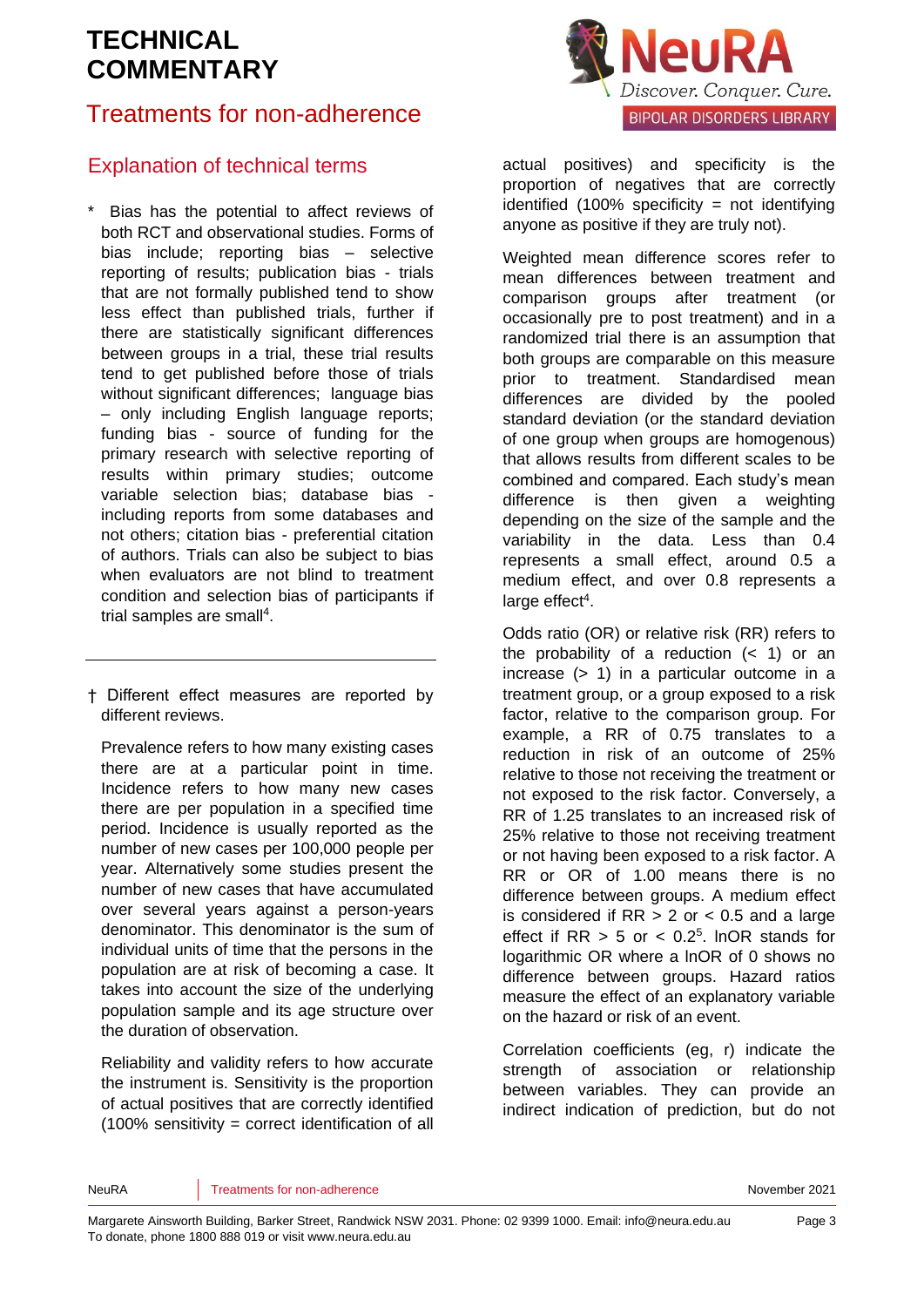## Treatments for non-adherence

confirm causality due to possible and often unforseen confounding variables. An r of 0.10 represents a weak association, 0.25 a medium association and 0.40 and over represents a strong association. Unstandardised (*b*) regression coefficients indicate the average change in the dependent variable associated with a 1 unit change in the independent variable, statistically controlling for the other independent variables. Standardised regression coefficients represent the change being in units of standard deviations to allow comparison across different scales.

‡ Inconsistency refers to differing estimates of effect across studies (i.e. heterogeneity or variability in results) that is not explained by subgroup analyses and therefore reduces confidence in the effect estimate. I² is the percentage of the variability in effect estimates that is due to heterogeneity rather than sampling error (chance) - 0% to 40%: heterogeneity might not be important, 30% to 60%: may represent moderate heterogeneity, 50% to 90%: may represent considerable heterogeneity and over this is considerable heterogeneity. I² can be calculated from Q (chi-square) for the test of heterogeneity with the following formul[a](#page-4-3)<sup>4</sup>;

$$
r^2 = \left(\frac{Q - df}{Q}\right) \times 100\%
$$

§ Imprecision refers to wide confidence intervals indicating a lack of confidence in the effect estimate. Based on GRADE recommendations, a result for continuous data (standardised mean differences, not weighted mean differences) is considered imprecise if the upper or lower confidence limit crosses an effect size of 0.5 in either direction, and for binary and correlation data, an effect size of 0.25. GRADE also



recommends downgrading the evidence when sample size is smaller than 300 (for binary data) and 400 (for continuous data), although for some topics, these criteria should be relaxe[d](#page-4-5)<sup>6</sup>.

║ Indirectness of comparison occurs when a comparison of intervention A versus B is not available but A was compared with C and B was compared with C that allows indirect comparisons of the magnitude of effect of A versus B. Indirectness of population, comparator and/or outcome can also occur when the available evidence regarding a particular population, intervention, comparator, or outcome is not available and is therefore inferred from available evidence. These inferred treatment effect sizes are of lower quality than those gained from head-tohead comparisons of A and B.

NeuRA **Treatments for non-adherence** November 2021 **November 2021**